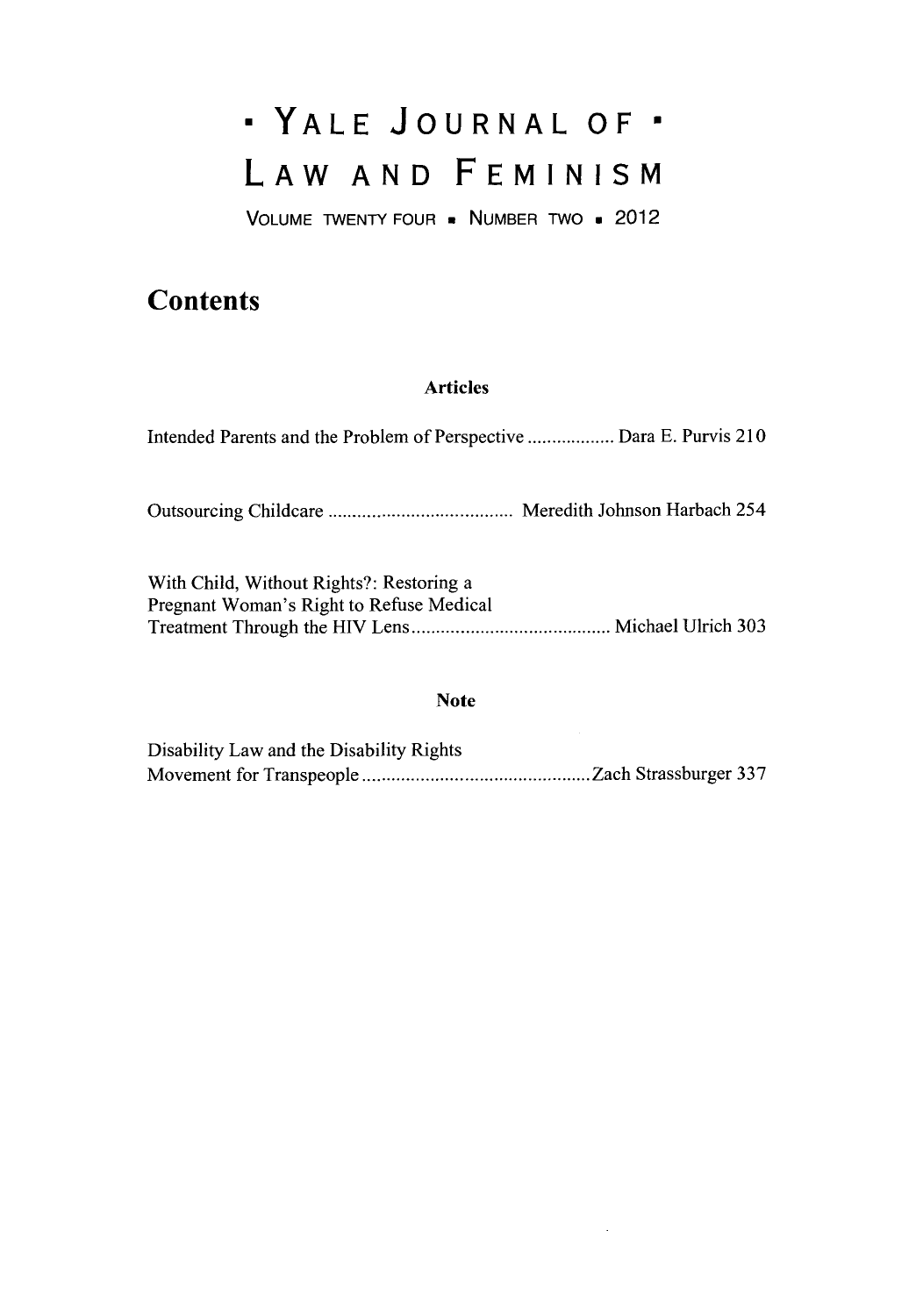# \* YALE **JOURNAL** OF\* LAW **AND FEMINISM**

**VOLUME** TWENTY FOUR **-** NUMBER TWO . 2012

### **ADVISORY BOARD MEMBERS**

Jacqueline Berrien Washington, **D.C.**

Clare Dalton Boston, Mass.

Lucinda Finley **SUNY** Buffalo Law School

Owen Fiss Yale Law School

Shelley Geballe Connecticut Voices for Children New Haven, Conn.

Elizabeth Holtzman Herrick, Feinstein LLP New York, New York

Sherrilyn **Ifill** University of Maryland Law School

Sylvia Law New York University School of Law

Catharine MacKinnon University of Michigan School of Law

Martha Minow Harvard Law School

Frances Olsen University of California Los Angeles School of Law

Judith Resnik Yale Law School

Barbara Safriet Lewis **&** Clark Law School

Vicki Schultz Yale Law School

Reva Siegel Yale Law School

Kate Stith Yale Law School

Jamienne Studley Public Advocates Inc. San Francisco, **CA**

Patricia Williams Columbia University School of Law